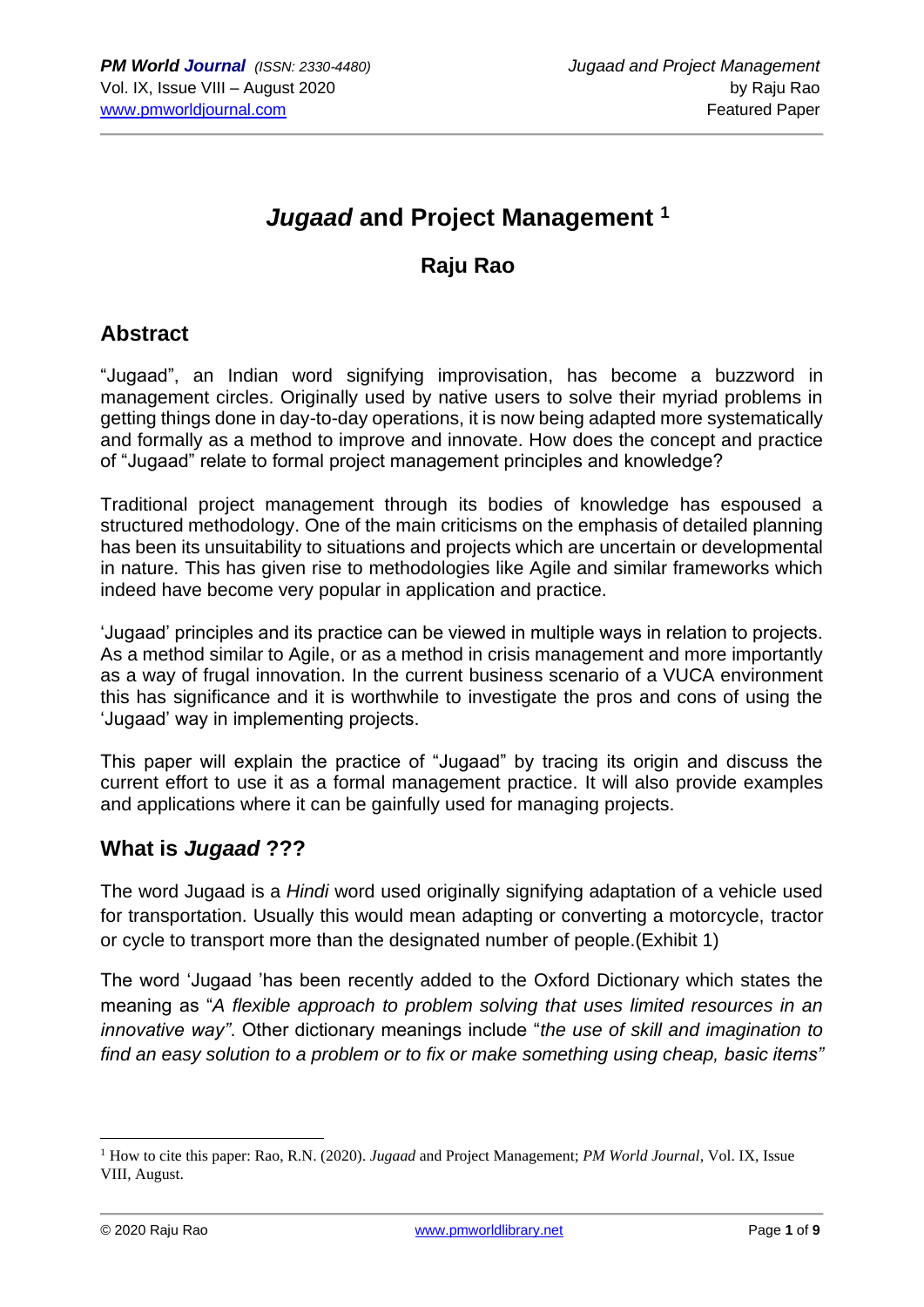*and "a vehicle made from different parts of other vehicles and used for carrying people, goods, etc., that is usually open at the front and the back and often not very safe to drive".*

Each of the above meanings gives credence to the way the word is used and the way it is understood in day-to-day to life, more so in modern management practice where it is being used to signify a quick or innovative way to solve unanticipated problems.



Exhibit 1 - It all started with Transportation!

## **Examples & Applications**

In course of time, the practice of '*Jugaad*' was deployed as a modification, adaptation or quick fix for transportation as can be seen from some examples in Exhibit 2.Later on, it became a method to find low cost solutions to many problems often with the help of appropriate technology. Because of this it naturally found favour in the developing countries which are usually hard pressed for resources.



Exhibit 2 - Applying 'Jugaad '

Exhibit 3 shows three such examples of innovative practices.

*Mitti Cool*, the low-cost, biodegradable refrigerator made out of clay, is a great example of jugaad innovation. [Mansukhlal Prajapati](https://yourstory.com/2015/04/manshuk-lal-prajapati-mitticool) created a product and a new industrial process with very limited education and capital. Flexible thinking allowed the innovator to use a millennia-old material like clay to create a fridge which uses no electricity and can keep fruits and vegetables fresh for many days.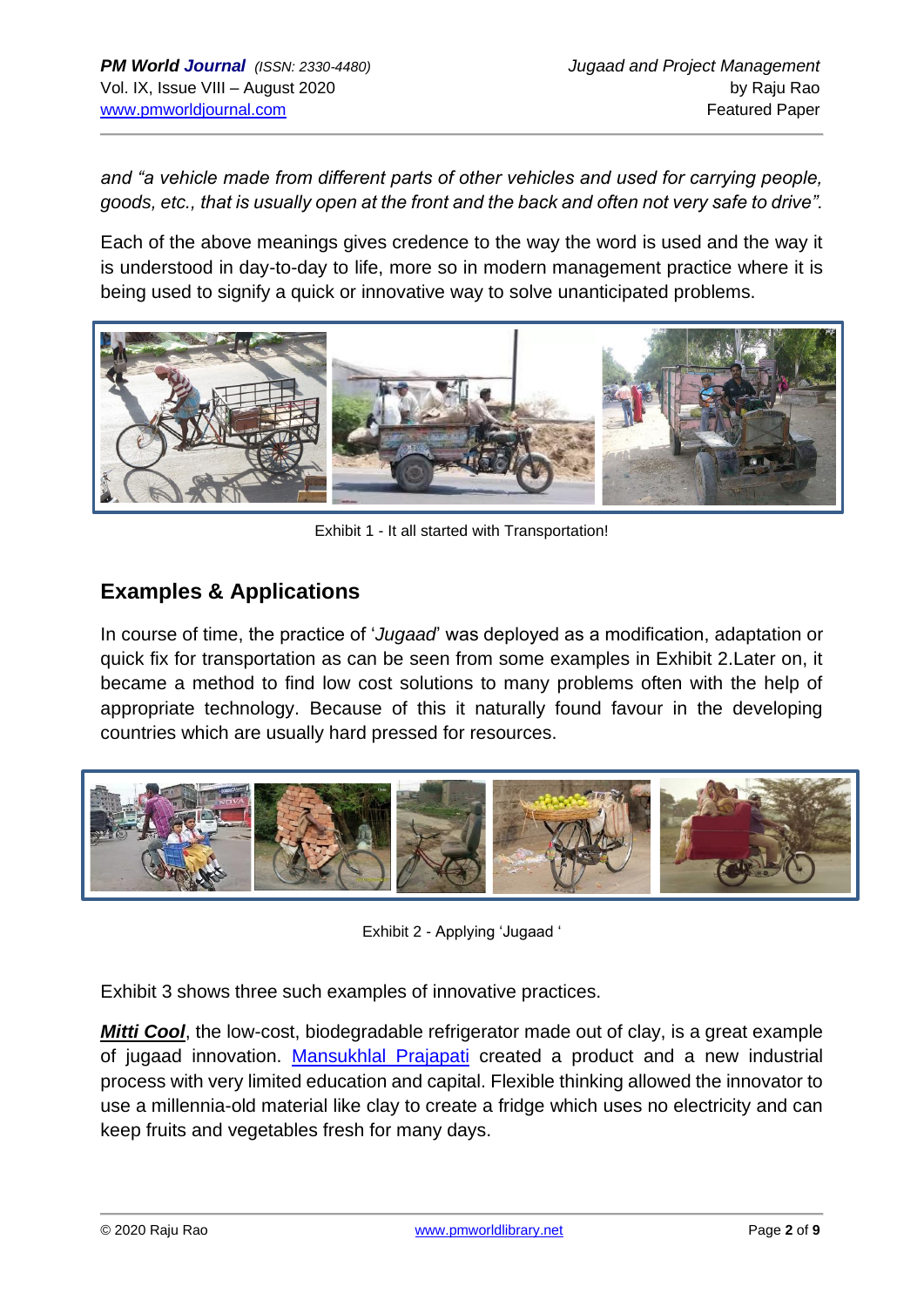This simplistic solution allowed his community to refrigerate agricultural produce and dairy and food for the first time ever and in an environmentally friendly fashion. Interestingly, many users of the *Mitti Cool* say that food actually tastes better when stored in it as compared to a regular fridge, because it provides moisture to the food rather than drying it out.

**Portable ECG**: For heart attacks an ECG is the first point of diagnosis. The ECG machines that GE sells in the US cost \$10,000. Those machines are very big, so typically they sit in a hospital, and the patient goes to the hospital. Whereas 70 percent of India is in rural areas, where there are no hospitals. So GE decided to innovate.

In India, GE Healthcare developed a low cost, portable ECG device, the MAC 400, which is sturdy enough to operate in extreme conditions in rural areas. Instead of designing a new printer from scratch, GE's R&D team adapted a printer that they modelled with that being used in buses to print tickets.

### *Phone Battery*

In Kenya, if your cell phone battery runs on low on power, you can charge with the dynamo-powered "smart charger" in the bicycle. It became popular because of non availability of electricity in villages. This device is so small you can put it in your pocket with your phone while you are on your bike.



Exhibit 3 - Innovative Products using 'Jugaad '

## **Interfaces of** *Jugaad* **with Project Management**

There are three interfaces that can identified in the practice of *Jugaad* which can be meaningfully deployed in managing projects.

### **Crisis Management**

The nature of *Jugaad* is unstructured, unplanned or ad-hoc and developed on the fly as impromptu practices. This very much lends to its use in crisis management which often shares similar characteristics and has to make do with what is available. In particular they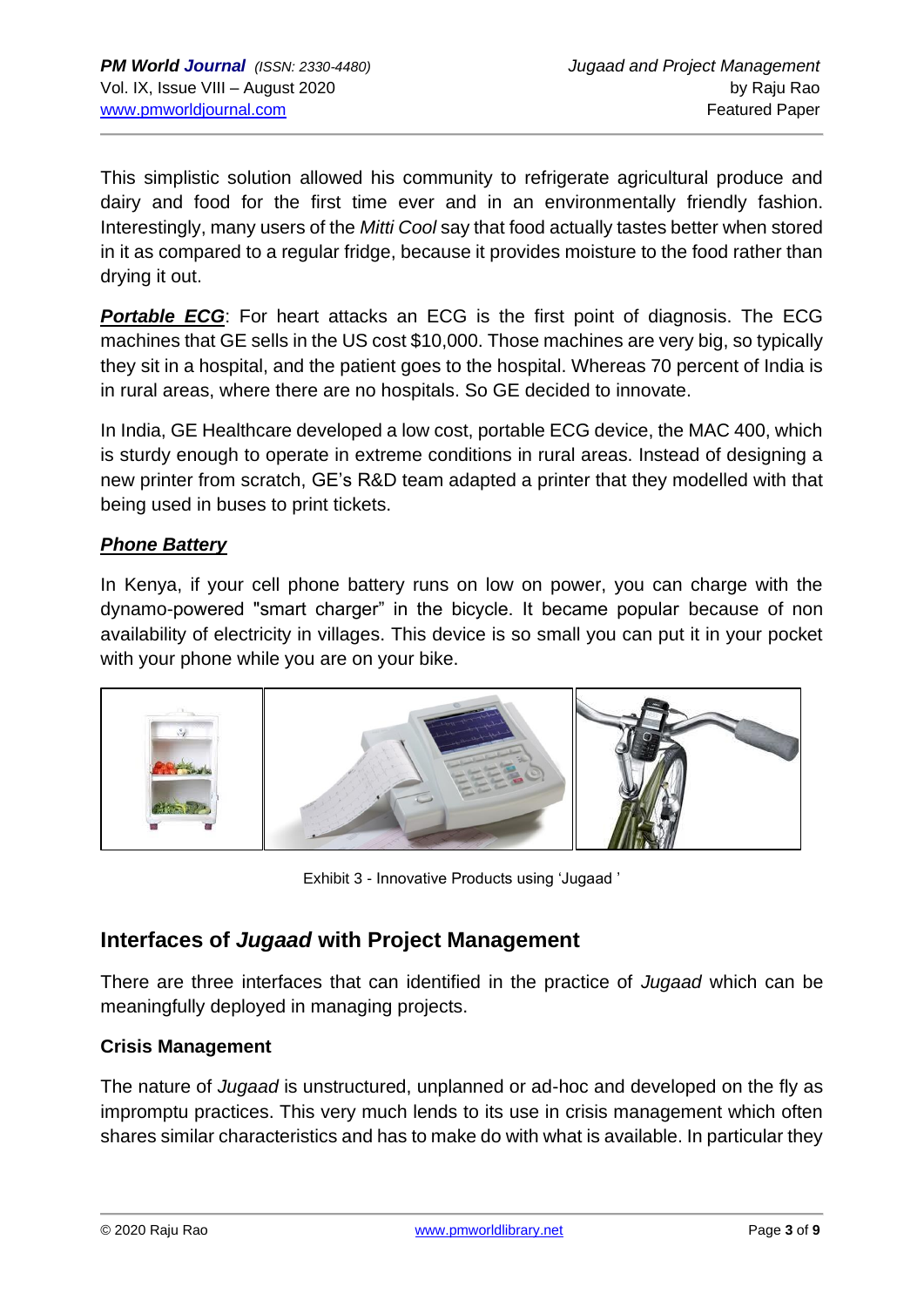



*V U C A*



Exhibit 5 - V U C A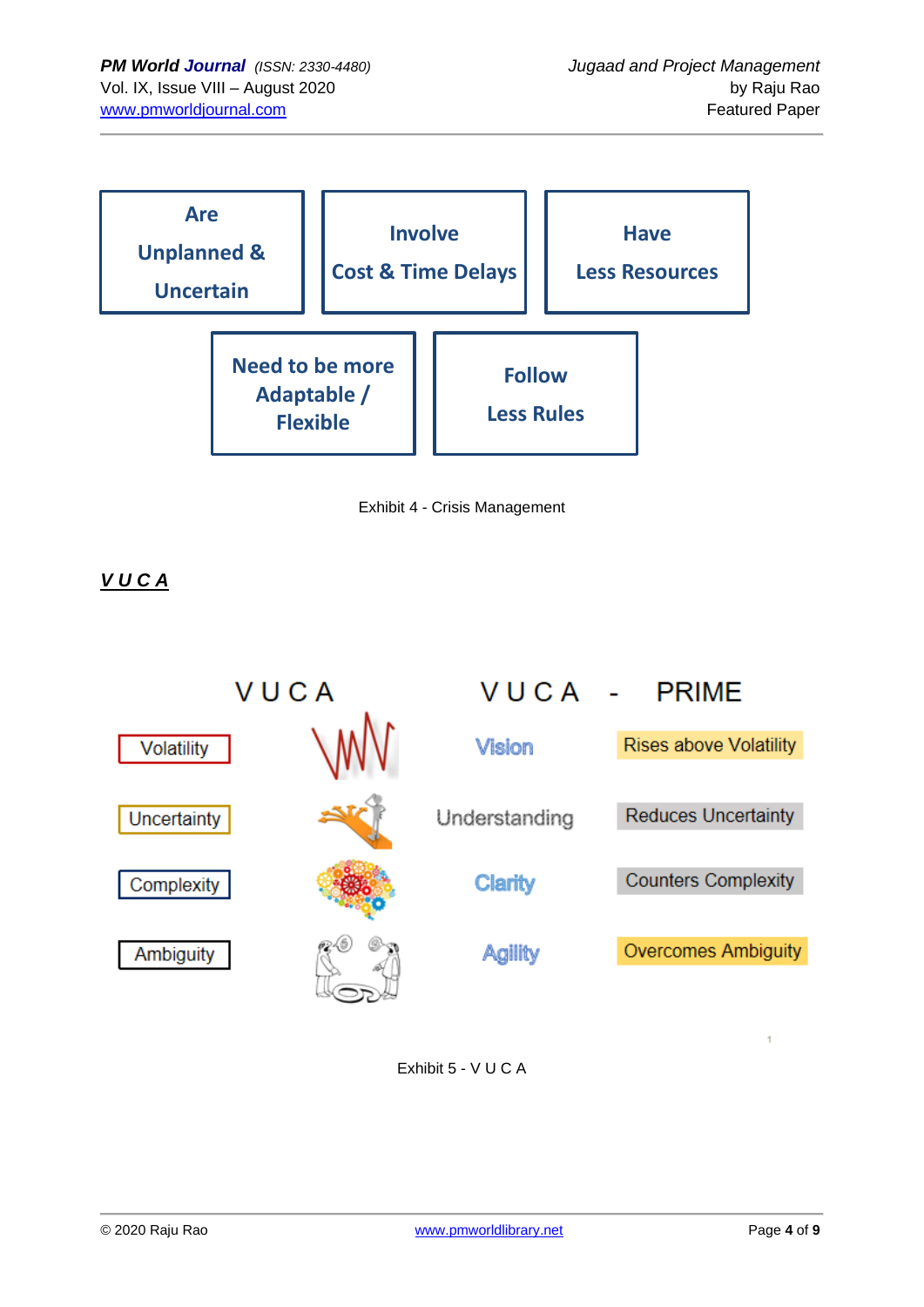- ⚫ **Volatility** refers to the unpredictability, speed and magnitude of change
- ⚫ **Uncertainty** refers to our inability to predict events and their outcomes.
- ⚫ **Complexity** refers to the number of components and the relationships between these components in a system and their degree of dependency.
- ⚫ **Ambiguity** refers to the degree to which situations, information and events can be interpreted in many different ways

The VUCA environment means that in today's digital era, we are constantly being challenged with change and are pressurised to innovate. Competition keeps getting fiercer, resources are becoming scarcer and customers are more demanding than ever. This has impacted the way project management is being carried out where it makes it difficult for project managers to make informed decisions, efficiently plan, easily adapt to change and find solutions to problems.

One of the solutions to a VUCA environment is by using VUCA Prime or having a vision, developing understanding, getting more clarity and practising agility.

By its very nature, a *Jugaad* way of working means that which is constantly changing, uncertain with regard to the outcome, connected to many components of work which are often unclear. All these parameters are those which are happening in the VUCA world. It is easy to understand that many of the *Jugaad* methods can be applied gainfully in modern day situations. Organizations have recognized this and some of them are able to apply them as an additional tool kit in developing new products. Agility, use of opportunity, diversity of expertise and flexibility are all qualities of *Jugaad* which are useful in VUCA situations.

### **Frugal Innovation**

The salient features or advantages of frugal innovation are

- □ Cost reduction
- $\Box$  Risk reduction
- $\Box$  Work with reduced and available resources
- □ Sustainable environment, resources
- $\Box$  Innovation can be practised by smaller outfits

This is done by keeping the product features to a bare minimum and ensuring that value is provided only to the extent that the specific customer needs it.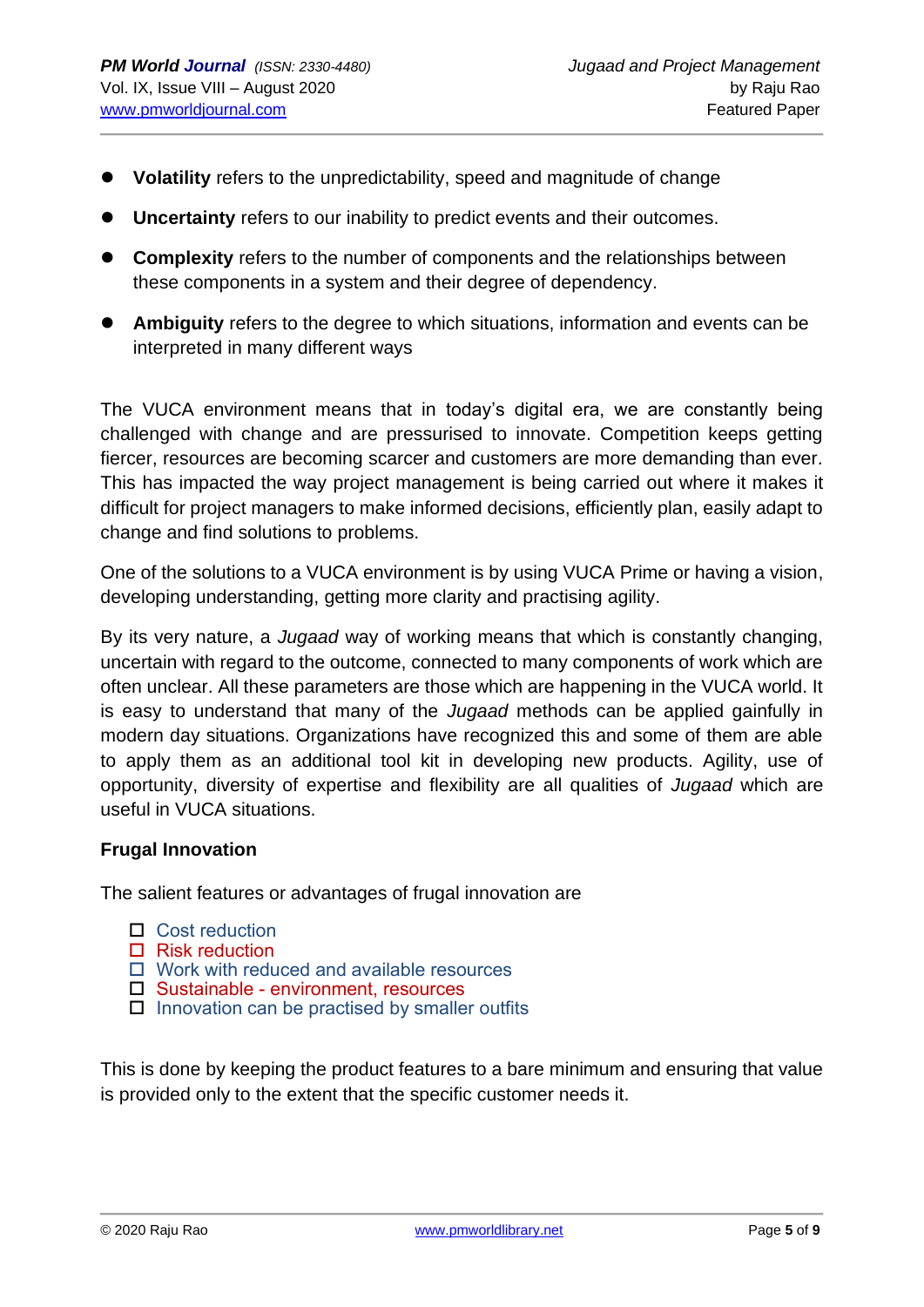A great example of doing more with less with regard to resources is the Indian Space program for a trip to Mars. Interestingly the cost of the Indian mission to Mars was \$74m and cheaper than the budget of many Hollywood movies on space exploration.

The philosophy of frugality inherent in *Jugaad* has now been successfully applied by many organizations where they are able to introduce it in spite of structured processes by adapting them suitably. This would involve a measure of reverse engineering and going back to basics. *Jugaad* innovation goes far beyond simple de-featuring, but having a deep understanding of consumer needs and recognizing that certain features don't provide value for money. It's interesting to consider whether removing bells and whistles is going backward, or is actually an advancement from the complexity we face today e.g. by having too many software programs on your laptop or having too many buttons on your remote control could be overwhelming and counter-productive.



Exhibit 6 - Cost of Mars Missions

Source: <https://www.nbcnews.com/news/asian-america/indias-mars-mission-was-cheaper-all-these-hollywood-movies-n214861>

## **Learnings for Managing Projects**

Many of the methods used while working in a *Jugaad* way can be applied for management of projects.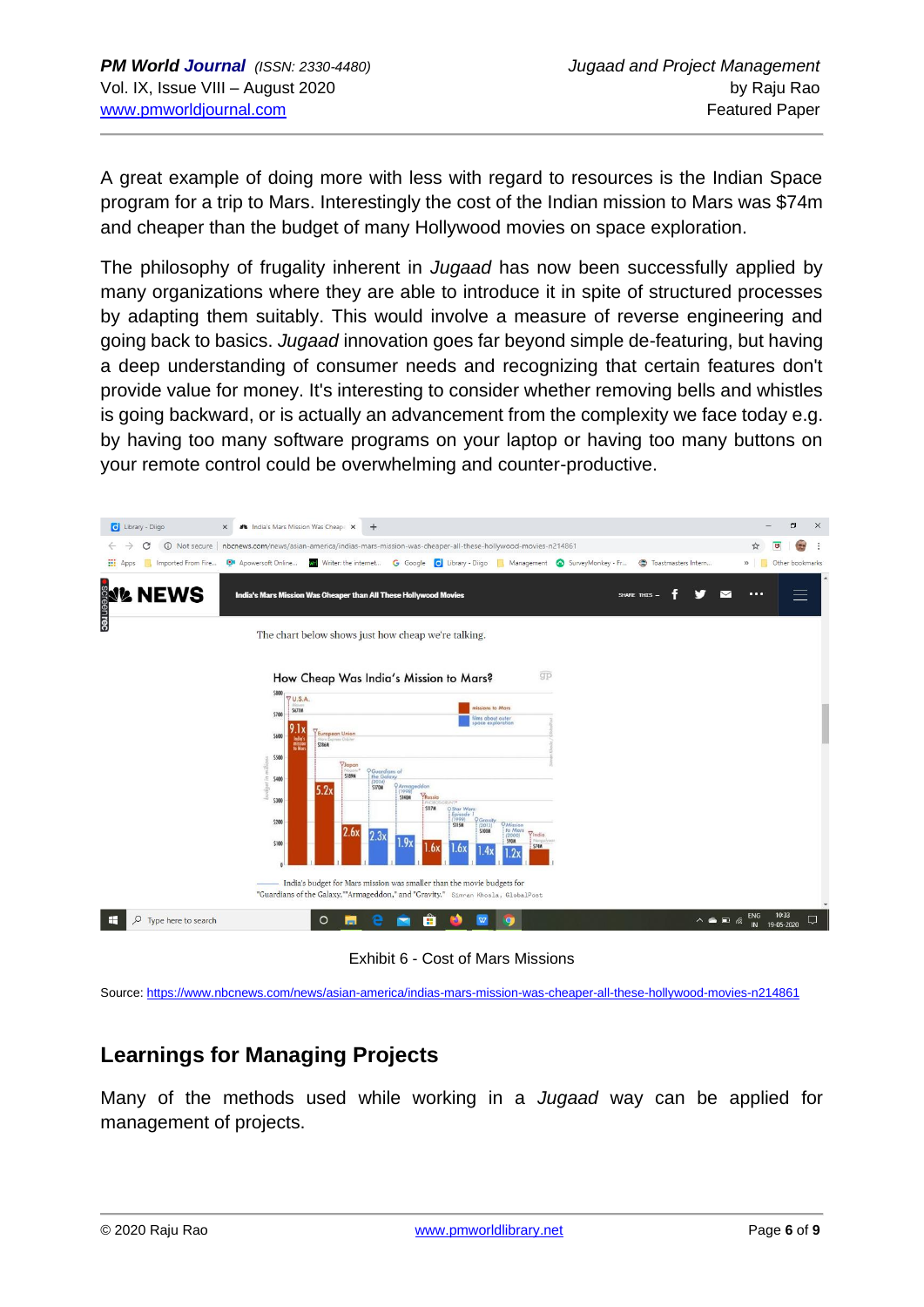**Crisis Management**: This could be understood as part of Project Control process and will take place due to sudden occurrence particularly from the external environment. This would be unplanned and could be considered as part of uncertainty as against risk or rather those type of situations where nothing much is known. This could become more complex due to non-availability of resources, logistics or use of technology.

### **Managing Cost Over-Run**

Cost over-run is often faced by Project Managers. In such a situation, we cannot add resources and we have to manage with this constraint. The '*Jugaad* 'method finds solutions when resources are scarce or limited, so this mindset and practice could be helpful for project managers.

### **VUCA**

In a VUCA environment for projects, many of the skills and practice of *Jugaad* could come in handy. These include agility, quick fixes, simplification and working with available resources.

### **Process & Product Innovation**

By its very nature the *Jugaad* way is innovative and depends on out of the box solutions. This mindset and attitude are extremely helpful while managing projects because project situations often demand an innovative approach to problem solving. In particular, innovation in processes e.g. lean processes would be an added asset for reaching project objectives. The development project product could also be benefited through an innovative approach.

### **Agile Mindset**

The agile methodology for managing projects has become very popular. The *Jugaad* way has a similarity with the agile practice and is sometimes misconstrued as the same. This is not so, as the agile method prescribes has a definite process to follow whereas with *Jugaad* it is ad hoc and a set process is not followed. Nevertheless, the agile mindset inherent in *Jugaad* would be useful for those following agile methodology for managing projects.

### **Conclusions**

*Jugaad* is a home-grown method, developed ad hoc, due to circumstances of shortages or the lack of resources and the need to provide quick fixes.

While there are some pitfalls in deploying *Jugaad* as a method e.g. lack of process, poor quality, etc., the positive aspects of *Jugaad* could be very well used for managing projects.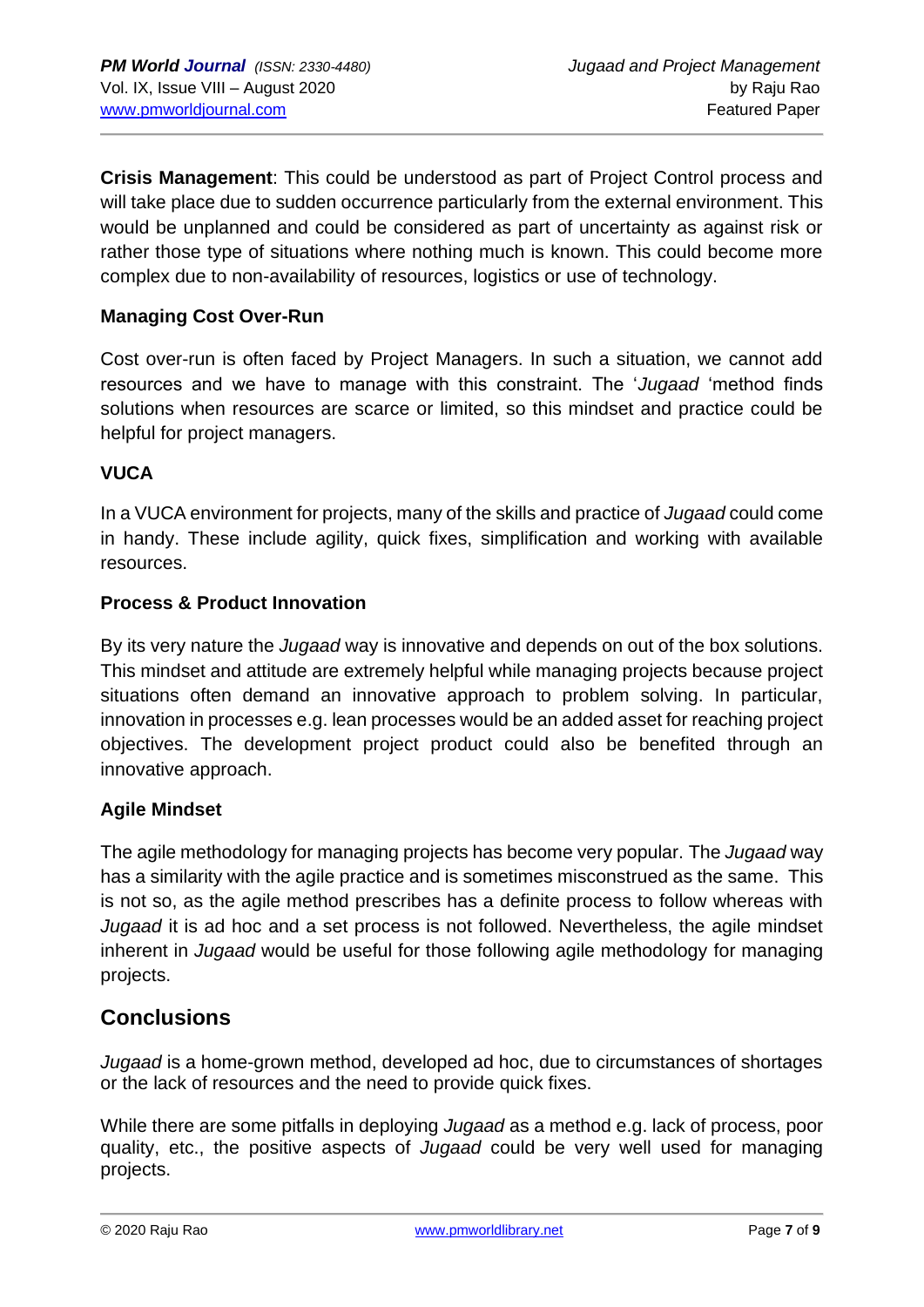- Crisis Management
- Project Control
- Managing Cost Over-run in projects
- Innovative practices to improve project efficacy
- Agile and *Jugaad* can co-exist and need not substitute one for another

### **References**

1) Ashoka Contributor : Extracted from [https://www.forbes.com/sites/ashoka/2014/03/23/jugaad-the-art-of-converting-adversity-into](https://www.forbes.com/sites/ashoka/2014/03/23/jugaad-the-art-of-converting-adversity-into-opportunity/#67e31dfe3844)[opportunity/#67e31dfe3844](https://www.forbes.com/sites/ashoka/2014/03/23/jugaad-the-art-of-converting-adversity-into-opportunity/#67e31dfe3844)

2) BBC News : Pedal power for Kenya's mobiles, Jul 2009 <http://news.bbc.co.uk/2/hi/africa/8166196.stm>

- 3) Govindarajan V: Jugaad A Model for Innovation Forbes India, Jun 2011
- 4) Hesseldahl P Jugaad Innovation Management, Dec 2012
- 5) Jugaad:Dictionary meaning :<https://www.lexico.com/definition/jugaad>
- 6) Radjou N, Prabhu J, and Ahuja S , Jugaad: A New Growth Formula for Corporate America

[www.hbr.org,](http://www.hbr.org/) Jan 2010

7) Rao R: Jugaad and Project Management Feb 2020 Webinar Projectmanagement.com <https://www.projectmanagement.com/videos/614606/Jugaad-and-Project-Management>

8) Sarkar A: Management approach to solutions - Can jugaad be our answer to the problems that we face? First Post, Feb 2018